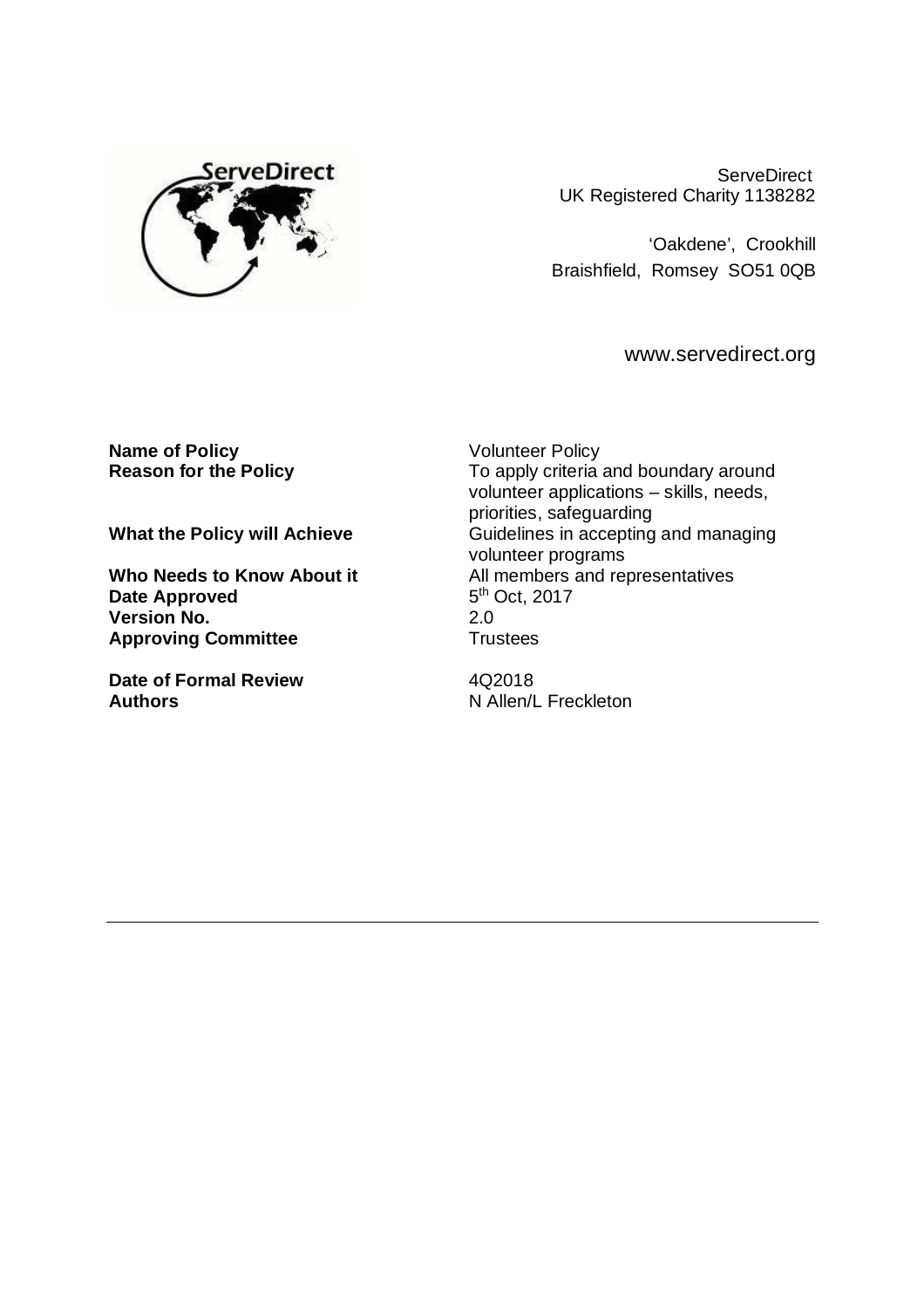## **Introduction**

- 1.1 This policy sets out the broad principles for volunteering with ServeDirect. It has been written to ensure that our volunteers are treated fairly and consistently and that volunteers know what to expect from us and what we expect from them.
- 1.2 Volunteers play a significant and fundamental role in the delivery of ServeDirect objectives.
- 1.3 ServeDirect is committed to volunteer involvement and engagement, including as described in our charitable objectives.
- 1.4 Volunteers' gifts of time, skills and experience will be used well so that they are able make a difference to the lives of children, students and families using services provided by ServeDirect
- 1.5 ServeDirect Volunteer Co-ordinator is a split role shared between those supporting volunteer(s) preparation in the UK, and those hosting the volunteer(s) on site at the project(s). These may not be the same person.
- 1.6 Whilst ServeDirect is entirely run by volunteers, this document is not intended to cover the role of Trustees or Members.

## **2. ServeDirect's Mission Statement**

The prevention or relief of poverty and or hardship anywhere in the world by providing or assisting in the provision of education, training, healthcare projects and all the necessary support designed to enable individuals to generate a sustainable income, be self-sufficient and the opportunity to reach their potential.

## **3. Definition of a Volunteer**

- 3.1 A **'***volunteer***'** is defined as someone who commits time and energy for the benefit of others, who does so freely, through personal choice and without expectation of financial reward.
- 3.2 For ServeDirect, a volunteer is a person who makes a commitment to support the work of the charity in order to enhance the provision of projects**.** Volunteers are not used to replace the employment of paid staff on a long term basis or where an employee (ie. nurse, teacher) would be more suitable.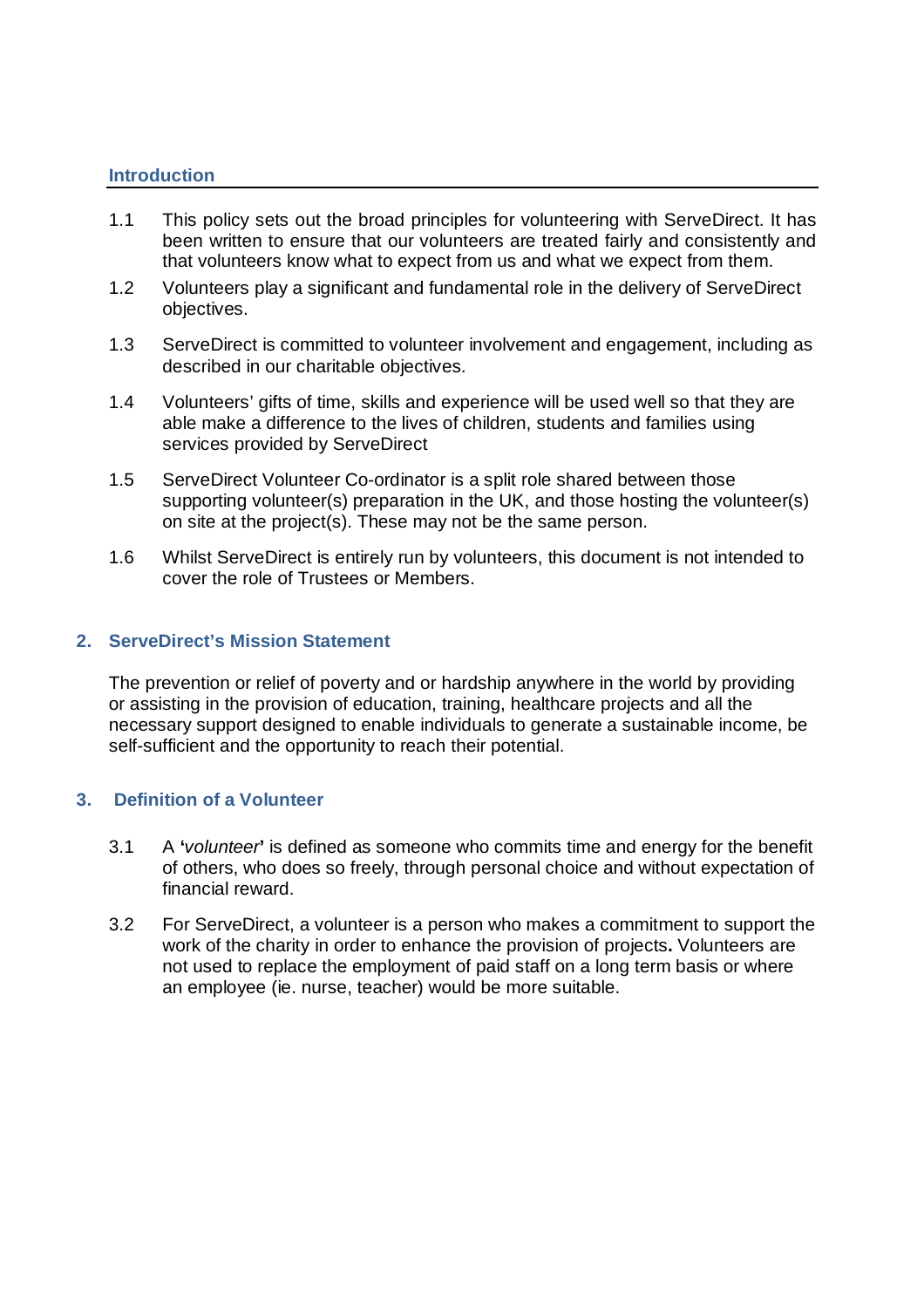# **4. Volunteering Opportunities**

- 4.1 A range of volunteering opportunities are normally available in ServeDirect. Each are usually defined around the skills required to meet a need at one or more of the projects at a particular time. Opportunities may differ over time and as needs change.
- 4.2 The ServeDirect Tustees and Members retain responsibility for defining and approving need for particular volunteer skills and placement.
- 4.3 Volunteering Roles will contribute to the work of ServeDirect. These could include:
	- Short term visits to the projects to provide support for specific activities
	- Long term visits to the projects to provide assistance with teaching/healthcare work
	- **Administrative work**
	- **Fund-raising**
	- **IT or website development**
	- **Marketing and PR**

# **5. Recruitment**

- 5.1 Provided the prospective volunteer has a genuine interest in, and commitment to, working within the ethos of ServeDirect, and meet the DBS criteria (where applicable – see 5.4 below, and our CSP), the project will *endeavour* to find an appropriate team trip opportunity, regardless of their level of experience or ability.
- 5.2 Whilst ServeDirect, as a Christian based organisation, does not restrict volunteer opportunities to Christians – we actively encourage those of other faiths and those with no faith – we do require volunteers to understand and respect our ethos and to behave in a manner appropriate to a Christian based organisation.
- 5.3 As a general rule, and as part of ServeDirects fundraising process, volunteers will normally be asked to provide a contribution payment to ServeDirect projects as part of the organisation costs associated with a visit.
- 5.4 Arrangement costs (flights, accommodation, transport, meals etc) associated with a volunteer visit are completely transparent and a payment plan will be agreed between the volunteer and the Volunteer Coordinator.
- 5.5 In general, ServeDirect does not recruit for volunteers. However, volunteering opportunities can be shared through:
	- raising awareness through local voluntary, community and faith groups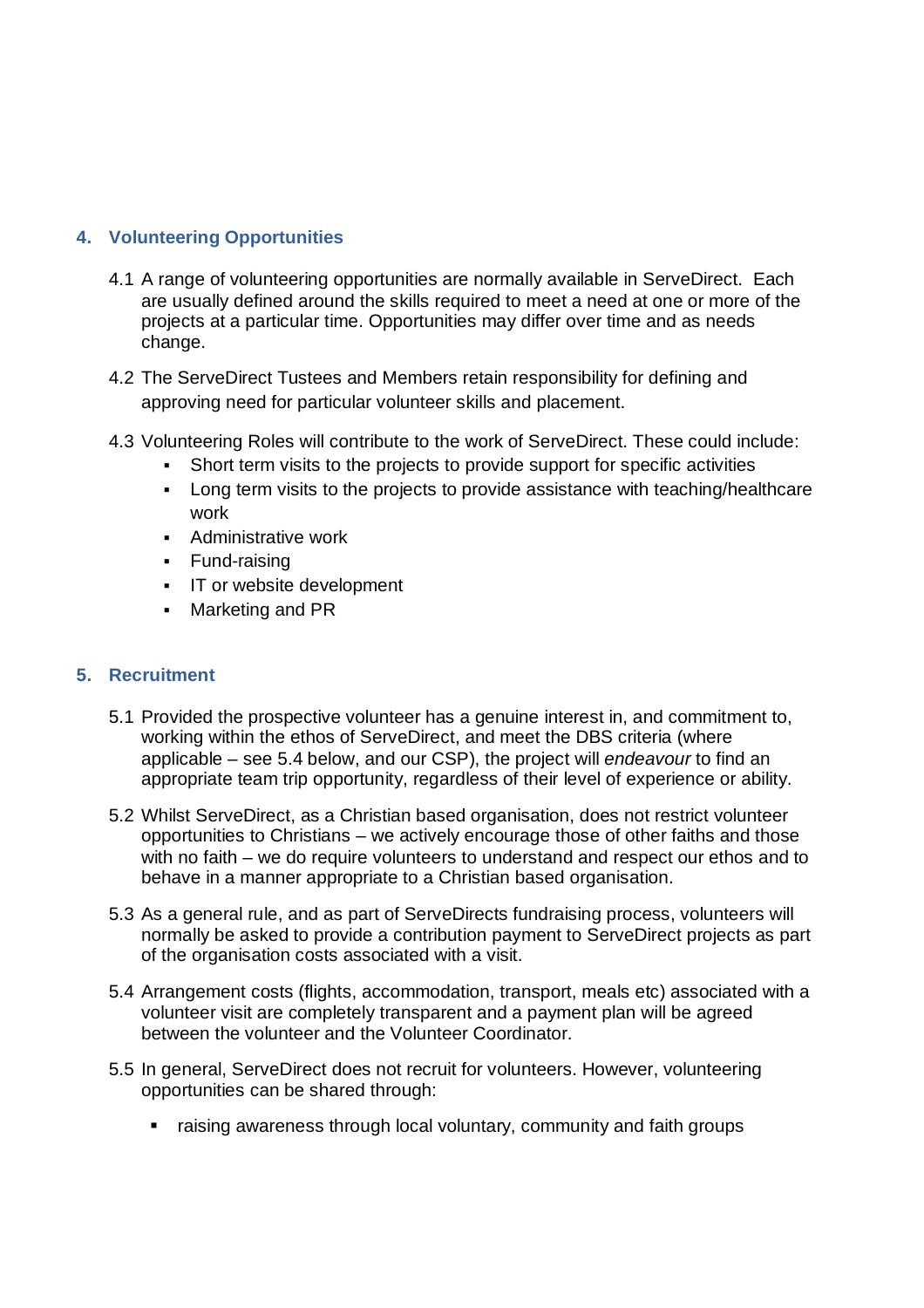- **EXECUTE:** establishing links with places of worship
- word of mouth
- using the ServeDirect website and social media
- 5.6 Volunteers for a period greater than 28 days will undergo a Disclosure and Barring Service (DBS) check. They will also be asked to provide two references and to attend an informal interview.

# **6. Induction and Training**

- 6.1 Volunteers will be given an induction pack that will include:
	- A brief overview of ServeDirect
	- A Waiver Form
	- A Gift Aid Form and advice on how to fundraise
	- A list of recommended inoculations and options for malaria prevention
	- A checklist for items that have proved to be useful to past volunteers to include advice on appropriate clothing.
	- A cultural "do's and don't's" behaviour advice sheet for cultural dress code and interaction around the school and other ServeDirect projects.

The Volunteer Coordinator (UK) will meet with volunteers prior to assignment and take them through the pack.

6.2 A longterm volunteer (greater than 28 days) will need an approved DBS statement. Induction and preparation will be on a one-to-one basis depending on the assignment. The Volunteer Coordinator on-site will help prepare itinerary for the duration of the visit to ensure best use of the volunteer's skills and time and to ensure the volunteer has best opportunity to personally gain from the experience.

# **7. Responsibilities**

- 7.1 All volunteers must read, understand, sign, and have witnessed, a ServeDirect Waiver Form that identifies responsibilities and expectations for the duration of the volunteer's involvement and ensures visitors understand their own responsibilities during a volunteer visit.
- 7.2 All volunteers must be treated with dignity and respect
- 7.3 If a member or trustee is interested in developing a new volunteering opportunity, they should first put together a volunteer role description.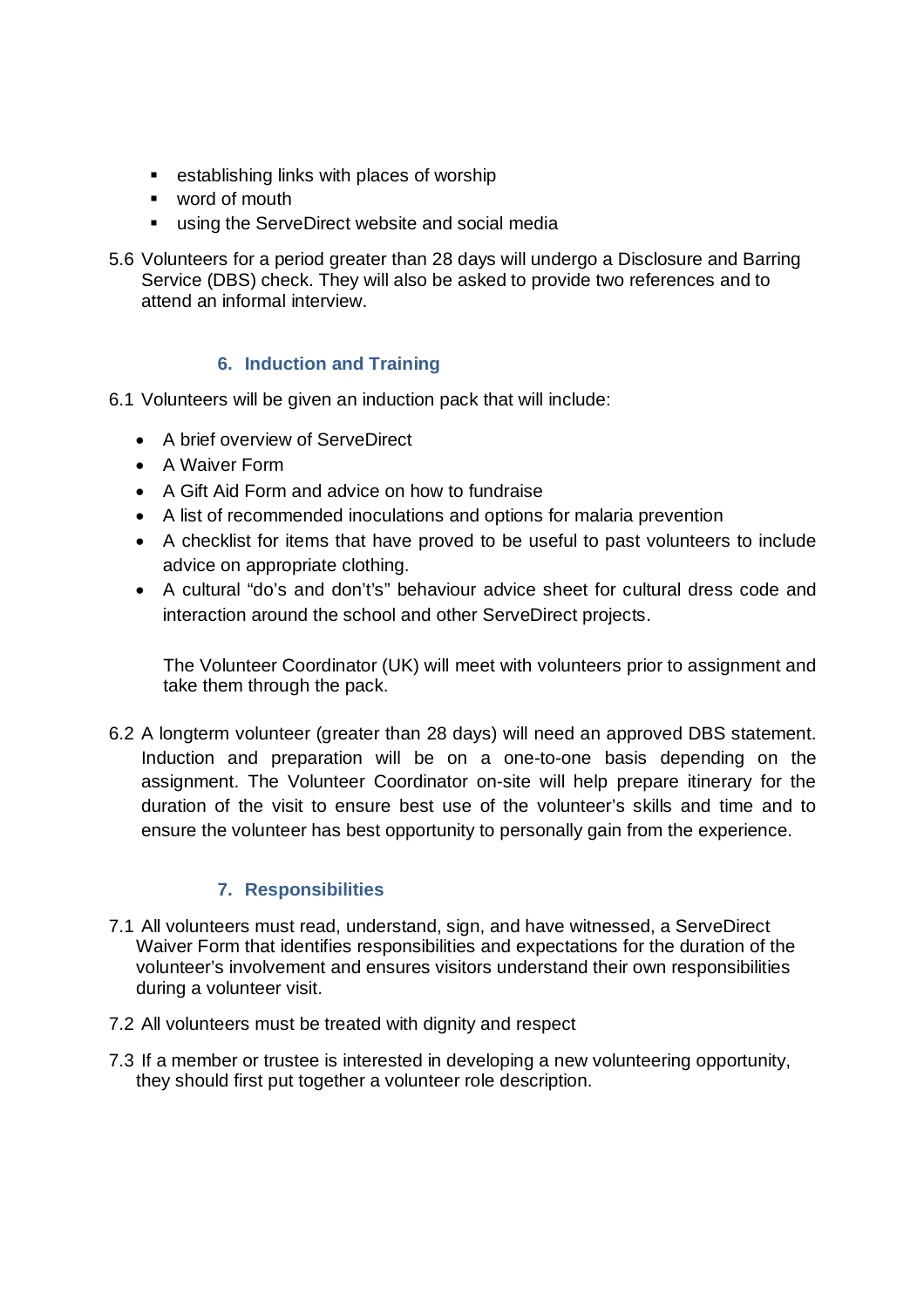- 7.4 ServeDirect may seek testimonies from volunteers on completion of their visit, to share externally.
- 7.5 ServeDirect may encourage volunteers who are willing and able, to become longer term partners through regular donations/giving.

## **Safeguarding statement**

ServeDirect believes that it is always unacceptable for a child or young person to experience abuse of any kind and recognises it's responsibility to safeguard the welfare of children and young people it has contact with.

Safeguarding is a term which is broader than 'child protection' and relates to the action we take to promote the welfare of children and protect them from harm. Safeguarding is everyone's responsibility. Safeguarding is defined in Working together to safeguard children 2013 as:

- protecting children from maltreatment
- preventing impairment of children's health and development
- ensuring that children grow in circumstances consistent with the provision of safe and effective care and
- taking action to enable all children to have the best outcomes

#### - See more at:

[http://www.charitycommission.gov.uk/detailed-guidance/protecting-your](http://www.charitycommission.gov.uk/detailed-guidance/protecting-your-)charity/safeguarding-children/#sthash.3CcP5q7L.dpuf

ServeDirect is concerned with specific incidents of maltreatment against a child or young person who is in contact with a ServeDirect representative or volunteer. It is essential that all ServeDirect representatives and those coming into contact with the organization are aware of its central messages and any duties/responsibilities it places on them

## **See ServeDirect Child Safeguarding Policy document at latest review level for detail on Safeguarding observations, practice, reporting.**

ServeDirect has a responsibility to provide a safe and secure environment for volunteer visitors and programs. This may include, but not limited to, clean accommodation, access to appropriate food, security for belongings, adherence to Health and Safety considerations.

**8. On-going Support**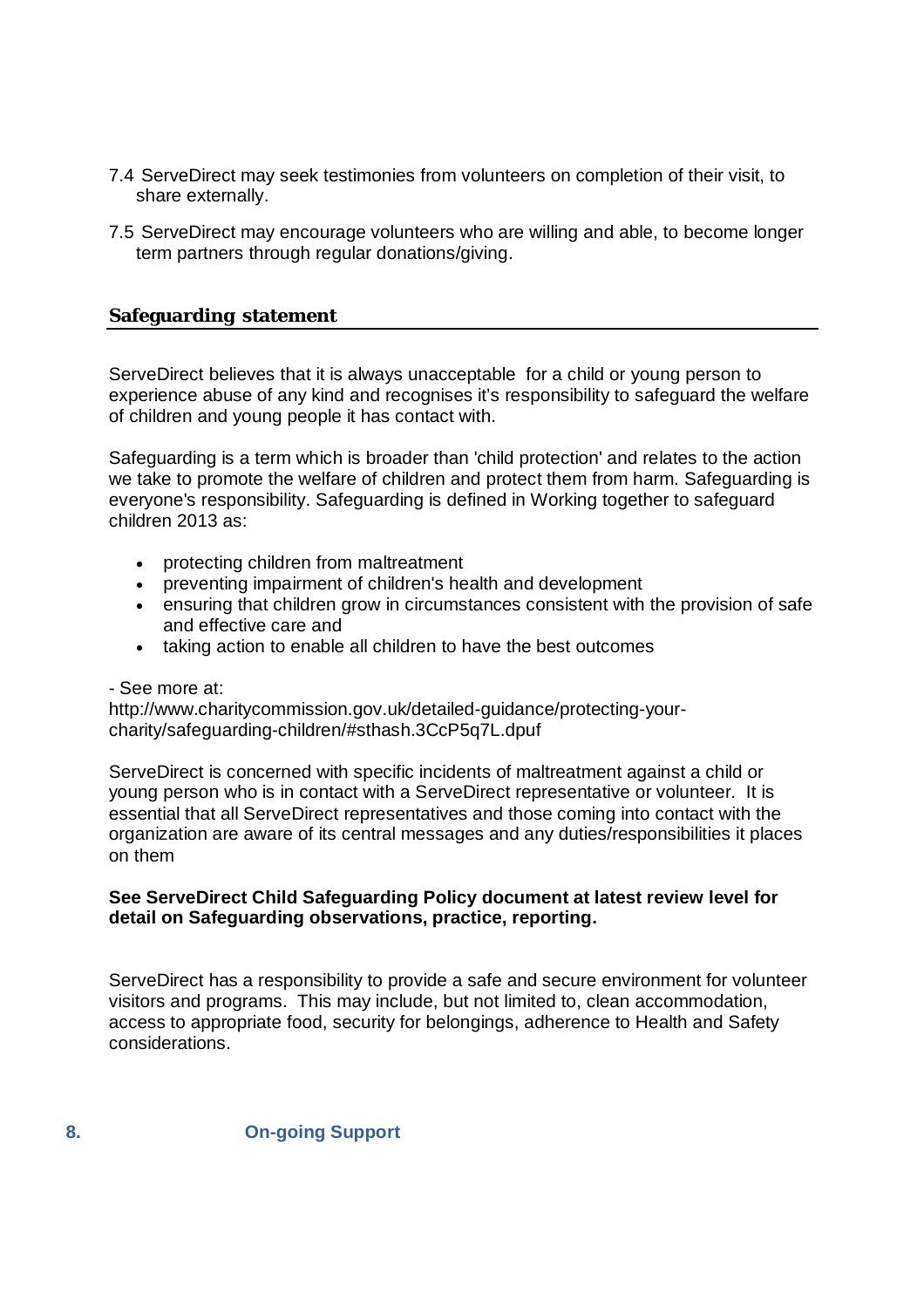For volunteers on long term placement and who do not have a local ServeDirect representative acting as Volunteer Co-ordinator on site at the projects, a named (UK) co-ordinator will be provided for daily contact whether via email or text etc to ensure contact and dialogue is maintained and opportunity for advice, help, resolution is always available.

At WTA, our project Director Opio Charles, will represent on site contact for any ServeDirect volunteer in lieu of a specific co-ordinator. SD will nominate an equivalent site contact at Gulu but in lieu of specific name, Jody Unterrheiner (READ for Life) will act as liaison point.

## **9. Risk Management**

Any concerns arising from perceived safety issues must be raised immediately with the local Volunteer Coordinator. A briefing will be given on arrival in-country, covering generic country risk aspects. On arrival at project location, any site specific advice will be provided.

# **10. Problem Solving Procedure**

- 10.1 All grievances should be resolved openly, fairly and quickly in order to:
	- Protect our volunteers
	- Minimise any disruption to ServeDirect and other volunteers
	- Demonstrate that our organisation respects volunteers
	- Protect the reputation of ServeDirect
- 10.2 A volunteer has a right to complain if they feel they have been treated unfairly. Their first point of contact should be their local trip coordinator (normally part of their team). If a volunteer has a grievance against the Volunteer Coordinator their first point of contact will be the relevant in-country SD representative who will work with the team coordinator and SD team to resolve any issue.
- 10.3 All volunteers will be required to work to ServeDirect's policies and procedures and to take direction, as applicable from ServeDirect Members.

# **14 Confidentiality**

Any health related information shared by a volunteer to our ServeDirect medical coordinator or our Project Guardians is held in confidence and used only in the context of any resultant illness or need for medical assistance during the trip. All related medical files are destroyed one week after the trip to ensure time for a trip participant to return back to UK and be reintroduced into UK mainstream NHS.